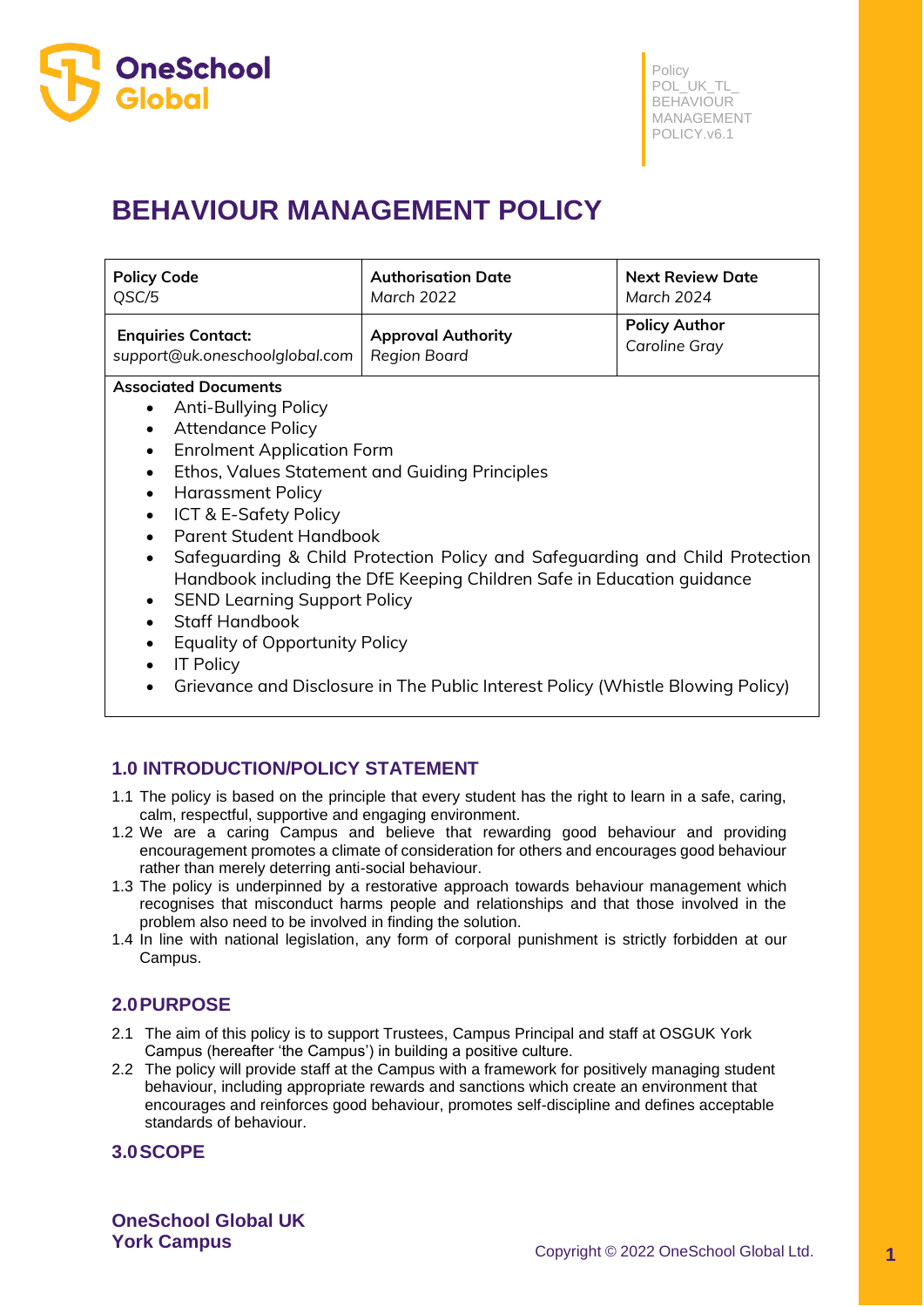

3.1 This policy applies to all staff members, Trustees, volunteers, current and prospective students, parents and carers. Behaviour management is the responsibility of all staff with the Campus Principal having prime responsibility for promoting good behaviour throughout the school as directed by the Trustees.

## **4.0 DEFINITIONS**

| Term           | <b>Definition</b>                                                        |
|----------------|--------------------------------------------------------------------------|
| Child/Children | For the purpose of this policy, this means all students at the<br>Campus |
| <b>SIMS</b>    | <b>School Information Management System</b>                              |

# **5.0POLICY STATEMENT**

#### **5.1 INTRODUCTION**

- 5.1.1 The policy is based on the principle that every student has the right to learn in a safe, caring, calm, respectful, supportive and engaging environment.
- 5.1.2 We are a caring Campus and believe that rewarding good behaviour and providing encouragement promotes a climate of consideration for others and encourages good behaviour rather than merely deterring anti-social behaviour.
- 5.1.3 The policy is underpinned by a restorative approach towards behaviour management which recognises that misconduct harms people and relationships and that those involved in the problem also need to be involved in finding the solution.

#### **5.2 POLICY AIMS**

- 5.2.1 The policy is based on the following underlying goals:
- 5.2.2 Positive Relationships We believe in the importance of developing relationships based on mutual respect, trust and integrity.
- 5.2.3 Positive Engagement We believe that engagement needs to be based on attentiveness, warmth, cooperation, and clear communication.
- 5.2.4 Positive Accomplishments We believe in helping students to learn and achieve in all areas of their lives.

#### **5.3 POLICY PRINCIPLES**

- 5.3.1 The management of behaviour at all OneSchool Global UK campuses is based on a philosophy of Positive culture. To support this positive culture, we believe:
	- Challenging behaviour has a message.
	- Behaviour that persists over time is working.
	- Working with students to change behaviour is vital.
	- Staff approach is the key to managing behaviour.
	- Teaching new behaviours is important.
	- A lack of social and communication skills contributes to negative behaviour.
	- A positive approach works best.
	- A non-confrontational focus is important.
	- We must use restorative principles and practices.
	- We must have considerations of individual differences.
	- Promoting and supporting positive behaviour is critical.
	- We must use the principle of least to most intrusive intervention
- 5.3.2 To support this culture, we actively promote a student Code of Conduct which enables clarity of expectation around student behaviour alongside a culture of care for children and young people. Our code of conduct underpins all student behaviour and is designed to maintain a positive and safe learning environment for all.

#### **5.4 Student Code of Conduct**

**5.4.1** We expect students to: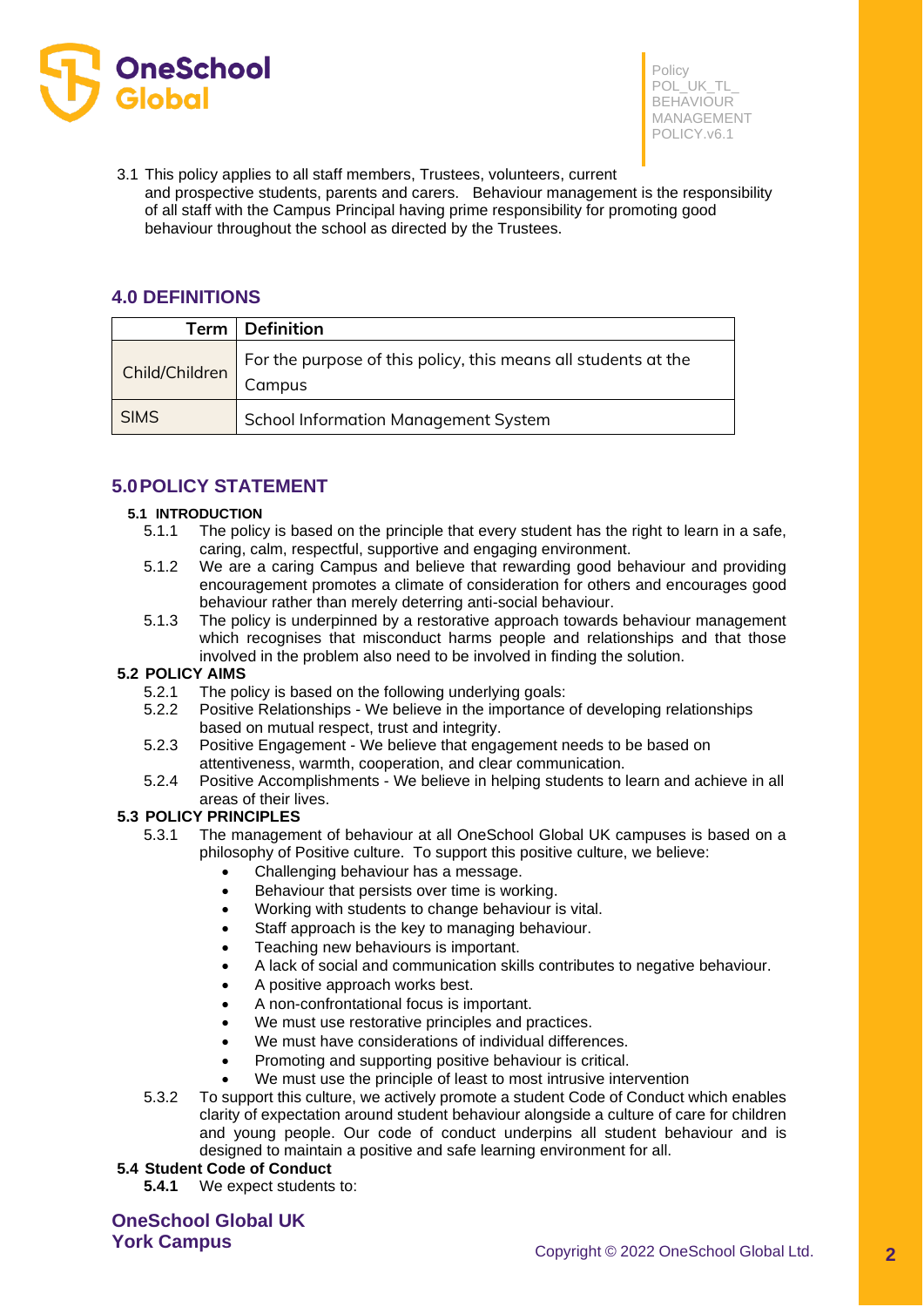

- Attend all lessons and study periods punctually
- Be loyal to the Campus community and always be honest
- Use appropriate language at all times
- Treat all members of the Campus community and property with respect
- Participate positively and diligently in all learning activities
- Contribute towards a safe and well-ordered environment
- Wear the school uniform with decorum
- Remain on school grounds unless otherwise permitted.
- 5.4.2 Restorative Practice is about repairing harm and restoring relationships. It uses the stories of those involved in an incident and the people close to it (e.g. students, staff and families) to provide support to those who have been harmed, and others involved.
- 5.4.3 The Campus/Trust positively supports individuals with special educational needs and staff will work collaboratively with learning support colleagues to ensure that students have a positive and progressive educational experience. In terms of the Behaviour Management Policy, reasonable adjustments will be made to support students with SEND depending on the nature of a student's needs.

## **6.0PROCEDURES**

#### **6.1 APPLICATION OF REWARDS AND CONSEQUENCES**

- 6.1.1 Rewards and consequences are part of real life. They are both effective tools in managing student behaviour. In the application of rewards and consequences we need to ensure that we have a good balance between rewarding positive behaviours and applying consequences for negative behaviours.
- 6.1.2 Our positive culture should be rich with praise. For praise to sanction ratios to be healthy they should exceed 5:1. Praise takes numerous effective forms which include:
	- Verbal praise
	- Positive comments in books, notes home to parents in the school diary/planner or 'praise' postcards
	- Special mention in class or in assembly, sharing of achievements
	- Regular written and oral communication with parents where possible about positive behaviour and valuable contributions to the life of the school
	- Exhibiting good work in classrooms or corridors
	- Referral to the Campus Principal or Lead CA for commendation
	- Using stars/smiley faces on charts, books etc. (as age appropriate)
	- Use of citations
	- Allocation of positions/roles of responsibility.
- 6.1.3 Our 'OneSchool Awards' are a very effective and consistent way of rewarding positive behaviour. These awards are achieved through the award of CITATIONS.
- 6.1.4 OneSchool Awards motivate students to achieve across the range of personal and academic qualities throughout their school years. The OneSchool Skills develop the following key skill areas
	- Involvement in School Activities Inclusiveness, Team Spirit, Encouragement, Enthusiasm, Adaptability
	- Leadership Loyalty, Acceptance, Consistency, Respect, Responsibility, Role Model
	- Academic Achievement Self Direction, Versatility, Accomplishments, Perseverance, Assessment Results
	- Fulfilling Potential Learning Focus, Maturity, Resilience, Understanding, Persistence
	- Management Skills Communication, Reflection, Cooperation, SDL, Organisation, Initiative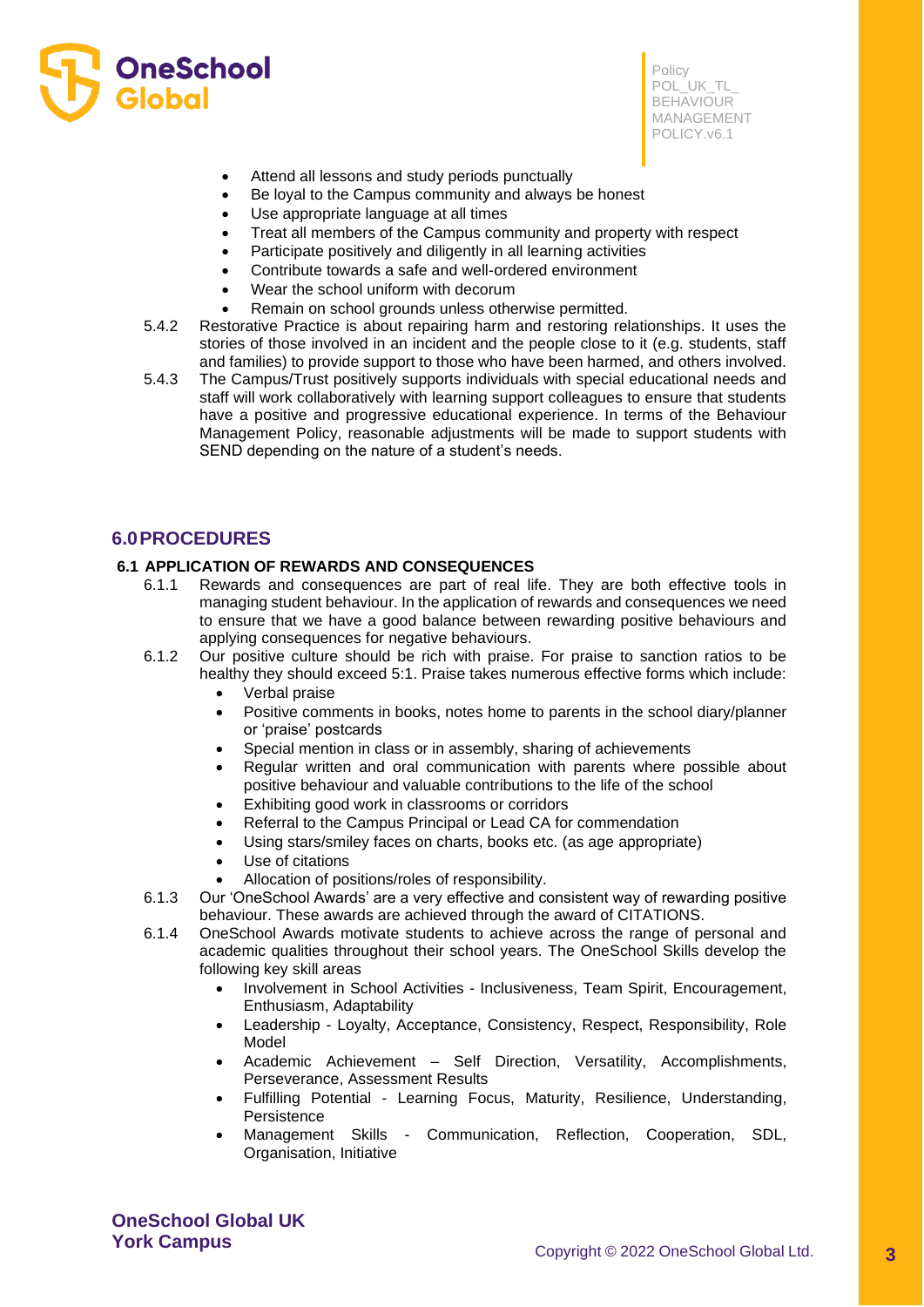

## 6.1.5 Citations are used to reward the development of OneSchool

- Skills. The use of citations is an essential element in providing positive reward for appropriate behaviours. Citations are the key rewards within OneSchool and contribute to the achievement of bronze, silver and gold awards at campus level. They also result in the Top Dux awards and contribute to the Global House Competition.
- 6.1.6 Citations must be recorded on SIMS in the Behaviour Management tool, by the teacher issuing the citation. Staff will always write the specific reason for the citation so that students and their parents can receive high quality feedback. The citation is communicated to parents immediately through SIMS Parent App.
- 6.1.7 Our application of consequences needs to be consistent. It is important that where unacceptable behaviour occurs we know what is not tolerable and what steps we will take. Consequences must not be over punitive and must pass the following test:
	- Is it reasonable, fair and logical?
	- Is the consequence related to the behaviour?
	- Does it keep dignity and respect intact?
	- Does the student learn from the consequence?
- 6.1.8 All behaviour which causes concern and actions taken must also be recorded on SIMS in the Behaviour Management tool, by the teacher. Feedback on the behaviour and expected next steps should be specific, as it is shared with parents on the SIMS Parent App immediately.
- 6.1.9 Frequent monitoring of behaviour incidents is required to track trends or patterns of misbehaviour. These trends and patterns should be actioned appropriately by SLT.

#### **6.2 TEACHER POWERS**

- 6.2.1 As detailed in DfE Guidance, teachers have the statutory authority to discipline students whose behaviour is unacceptable, who break the school rules or who fail to follow a reasonable instruction. It applies to all paid staff with responsibility for students including Teaching Assistants.
- 6.2.2 Teachers can discipline students at any time the student is in school or elsewhere under the charge of a teacher, including educational visits. This also applies in certain circumstances when a student's behaviour occurs outside of school. Teachers have the power to impose detention outside of school hours and to confiscate student property.
- 6.2.3 Teachers have the power to discipline students for misbehaving outside of the school premises in respect of non-criminal bad behaviour and bullying that is witnessed by staff or reported to the school in the areas of misbehaviour when:
	- Taking part in a school organised activity
	- Travelling to and from school
	- Wearing of uniform
	- In some other way identifiable as a student of the Campus
	- There could be repercussions for the orderly running of the school
	- Poses a threat to another student or member of the public
	- Could adversely affect the reputation of the school.

#### **6.3 BEHAVIOUR STEPS**

- 6.3.1 Teachers need a framework on which to base their approach to managing behaviour. A clear set of steps to follow is within this framework. A series of diagrams can be found at the end of this Policy that provide visual representation of the steps to follow and relate to the following areas:
	- Classroom Disruption, generally behaviour that disrupts the learning of themselves or others or the running of the classroom, rather than specific behaviour incidents.
	- Behaviour Incidents, where a student is involved in a single or on-going series of behaviours.
	- OneSchool Sequence of Restorative Justice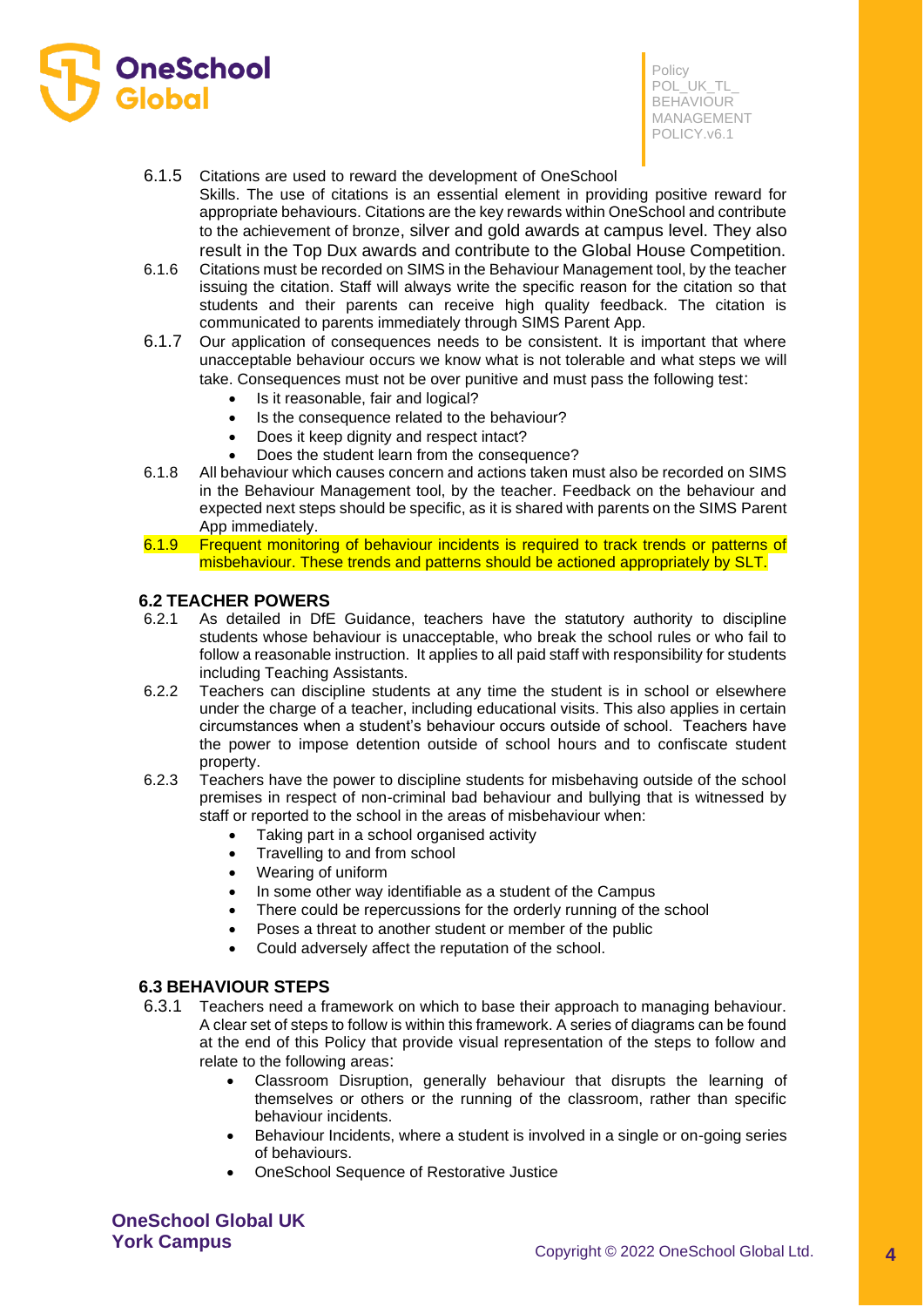

- 6.3.2 All sanctions will be recorded and monitored using the Behaviour Management Tool in SIMS.
- 6.3.3 The Campus Principal will maintain a register of serious misbehavior sanctions for level 4 or 5 incidents (see appendix 6), even if it has no entries. A report will be run on a monthly basis with a nil return entered if there are no sanctions to record.
- 6.3.4 The Campus Principal will liaise regularly with the Lead CA with regard to behaviour management on school buses.
- 6.3.5 Sanctions for IT and device misuse are specified in the ICT & E-Safety Policy.
- 6.3.6 When serious misconduct occurs, or when all positive interventions have been unsuccessful, then major disciplinary sanctions may be used. For example, a Positive Behaviour Agreement and possible exclusion with input from the Regional Principal, Lead CA and Campus Principal. This is reserved for students who persist in disregarding the Campus rules and Code of Conduct and is only used for students whose behaviour is consistently unacceptable and who have failed, after previous restorative steps have been taken, to show any improvement.

#### **6.4 SAFEGUARDING**

6.4.1 Where behaviour gives cause to suspect that a child is suffering, or likely to suffer significant harm, the Safeguarding & Child Protection Policy, Keeping Children Safe in Education Guidance and/or 'Prevent' guidance will be followed.

## **6.5 POSITIVE BEHAVIOUR AGREEMENT (PASTORAL SUPPORT PLAN)**

6.5.1 If, after applying all previous steps, or after a meeting, there is no improvement in behaviour or attitude, the student will be supported by a Pastoral Support Plan and an IBP (Intensified Behaviour Plan) will be written. A daily incident report may be used as part of the Plan so that behaviour can be closely monitored and improvements recognised. Parents should be very involved at this stage. In consultation between the parents and the Learning Support Coordinator, the student may be placed on the appropriate register for a period of time when the behaviour difficulties persist.

#### **6.6 POWER TO USE REASONABLE FORCE**

- 6.6.1 The DfE guidance for schools dated January 2016 (Appendix 2) will be adhered to at the Campus [https://www.gov.uk/government/publications/use-of-reasonable-force-in](https://www.gov.uk/government/publications/use-of-reasonable-force-in-schools)[schools](https://www.gov.uk/government/publications/use-of-reasonable-force-in-schools)
- 6.6.2 Our approach to the use of force at the Campus is based on the principle that it is necessary to prevent harm to students and is fully in accordance with DfE guidance.
- 6.6.3 We acknowledge that we have a legal duty to ensure reasonable adjustments for the use of reasonable force for disabled and Special Educational needs students are appropriately managed. The Campus Principal should consider if any additional training may be required to enable staff to carry out their responsibilities taking into consideration the needs of the students.
- 6.6.4 If reasonable force is used to control or restrain students an Incident Record (Appendix 5) will be kept and retained by the Campus Principal and a review and monitoring of the approach to the incident will be reviewed with appropriate actions / quality assurance being in place.

#### **6.7 SEARCHING, SCREENING AND CONFISCATION**

- 6.7.1 The DfE guidance for schools dated January 2016 (Appendix 2) will be adhered to at the Campus. [https://www.gov.uk/government/publications/searching-screening-and](https://www.gov.uk/government/publications/searching-screening-and-confiscation)[confiscation](https://www.gov.uk/government/publications/searching-screening-and-confiscation) in addition to the Student Search Policy.
- 6.7.2 DfE Guidance explains schools' powers of screening and searching students so that school staff have the confidence to use them. It covers:
	- Powers to search with consent
	- Power to search without consent
	- Powers schools have to seize and then confiscate items found during a search
	- Statutory guidance which schools must have regard to.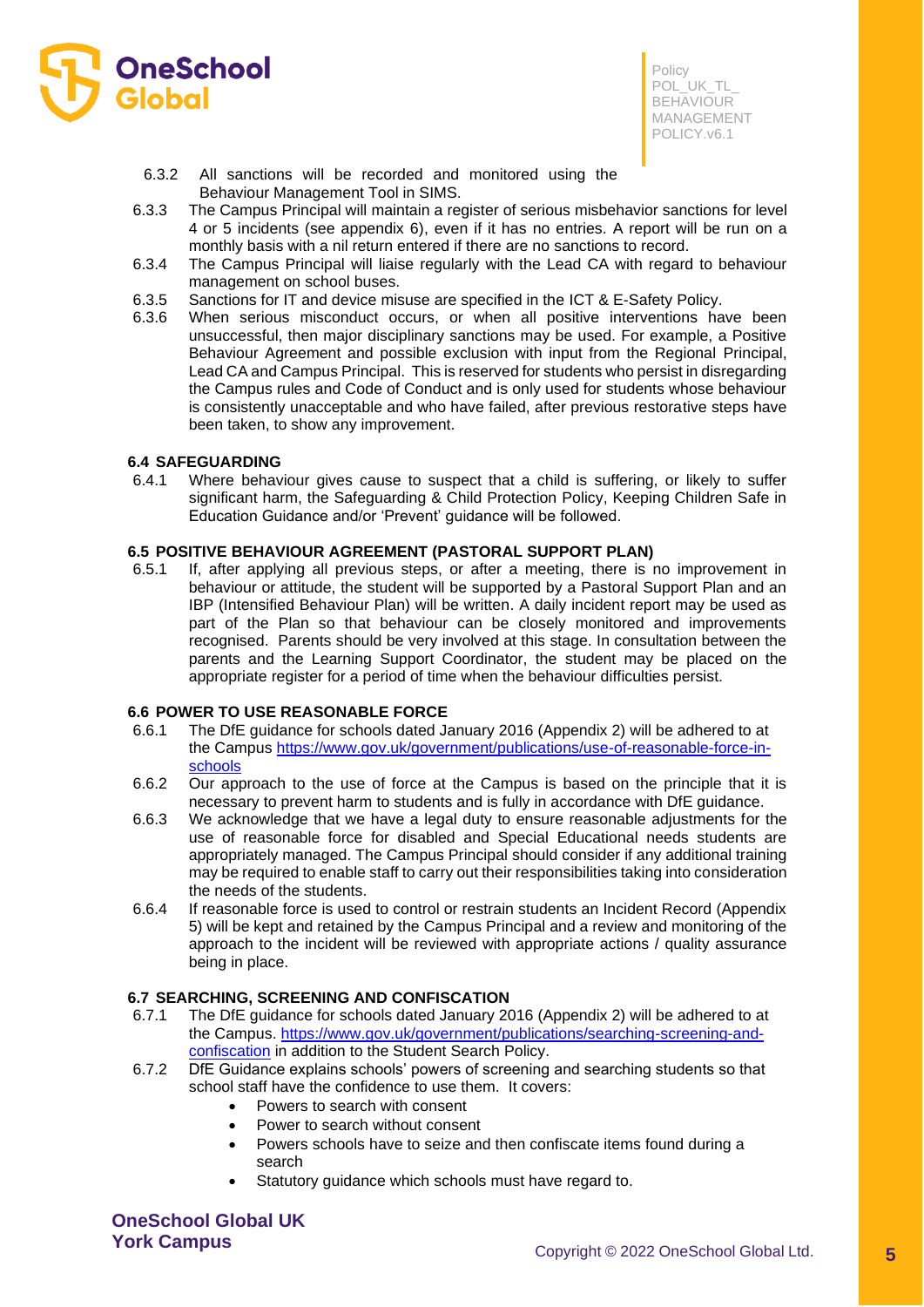

#### 6.7.3 Prohibited items as specified in the Parent Student Handbook

that are likely to cause harm or disruption, Health and Safety Policy and under Section 550 2A (3) of the Education Act 1996 and Regulation 3 of the Schools (Specification and Disposal of articles) Regulations 2012 includes:

- Knives, weapons, alcohol, illegal drugs and stolen items. Tobacco and cigarette papers (including electronic cigarettes), fireworks and unsuitable magazines and literature including pornographic images. Substances, aerosol cans, imitation weapons, laser pointers, chewing gum and electronic devices including games and digital or any music devices.
- Any article that a member of staff reasonably suspects has been or is likely to be used to commit an offence or to cause personal injury to, or damage to the property of any person (including the pupil) and any item banned by the school rules.
- 6.7.4 Students must not have these items in their possession school premises or at any time when they are in lawful charge and control of the school (for example on an educational visit).

## **6.8 PARENT COMMUNICATION**

- 6.8.1 Parents have a vital role to play in their children's education. It is very important that they have the information needed to support their child's learning and co-operate with the school. At the Campus we are very conscious of the importance of having strong links with parents and good communication between home and school. Regular telephone calls or e-mails are extremely useful, and parents really appreciate being 'kept in the loop'.
- 6.8.2 The Campus will inform parents if there are any concerns about their child's welfare or behaviour. If parents have concerns, they must make these known to the Campus.
- 6.8.3 Parents should normally be informed of a detention, even if it takes place during the school day. If a student receives a second detention, parents may then be invited into school for a meeting with the Lead CA and Campus Principal to discuss the way forward.
- 6.8.4 The Campus will ensure that parents receive a copy of the Behaviour Management Policy on an annual basis. Parents will be informed of any modification to the policy due to changes in legislation or guidance outside of the review cycle. A copy of this Policy will be placed on the website.

## **7.0 LEGISLATION**

- Education Act 1996
- School Standards and Framework Act 1998
- Education Act 2002
- Education and Inspections Act 2006
- School Information (England) Regulations 2008
- Equality Act 2010
- The Education (Independent School Standards) (Amended) (England) Regulations 2014
- Education Act 2011
- Schools (Specification and Disposal of Articles) Regulations 2012
- The School Behaviour (Determination and Publicising of Measures in Academies) Regulations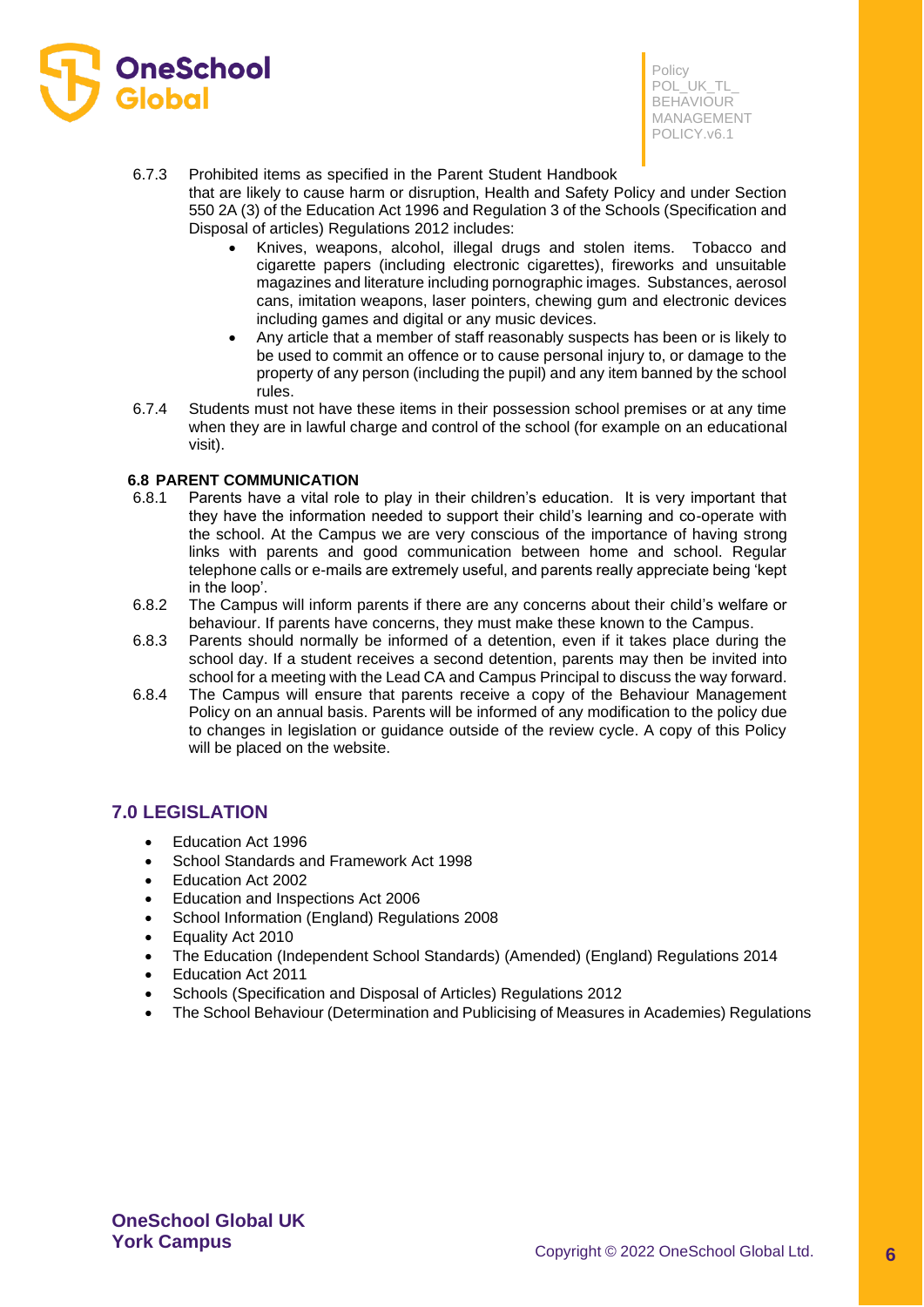

# ATTACHMENTS

- Appendix 1: Refers to detentions, confiscations, corporal punishment, power to restrain, power to search, student injury, teacher duty of care
- Appendix 2: DfE Guidance Behaviour & Discipline in Schools A guide for Head Teachers and School Staff January 2016

[https://assets.publishing.service.gov.uk/government/uploads/system/uploads/att](https://assets.publishing.service.gov.uk/government/uploads/system/uploads/attachment_data/file/488034/Behaviour_and_Discipline_in_Schools_-_A_guide_for_headteachers_and_School_Staff.pdf) [achment\\_data/file/488034/Behaviour\\_and\\_Discipline\\_in\\_Schools\\_-](https://assets.publishing.service.gov.uk/government/uploads/system/uploads/attachment_data/file/488034/Behaviour_and_Discipline_in_Schools_-_A_guide_for_headteachers_and_School_Staff.pdf) [\\_A\\_guide\\_for\\_Head Teachers\\_and\\_School\\_Staff.pdf](https://assets.publishing.service.gov.uk/government/uploads/system/uploads/attachment_data/file/488034/Behaviour_and_Discipline_in_Schools_-_A_guide_for_headteachers_and_School_Staff.pdf)

- Appendix 3: DfE Guidance Getting the simple things right checklist [https://assets.publishing.service.gov.uk/government/uploads/system/uploads/att](https://assets.publishing.service.gov.uk/government/uploads/system/uploads/attachment_data/file/571640/Getting_the_simple_things_right_Charlie_Taylor_s_behaviour_checklists.pdf) [achment\\_data/file/571640/Getting\\_the\\_simple\\_things\\_right\\_Charlie\\_Taylor\\_s\\_b](https://assets.publishing.service.gov.uk/government/uploads/system/uploads/attachment_data/file/571640/Getting_the_simple_things_right_Charlie_Taylor_s_behaviour_checklists.pdf) [ehaviour\\_checklists.pdf](https://assets.publishing.service.gov.uk/government/uploads/system/uploads/attachment_data/file/571640/Getting_the_simple_things_right_Charlie_Taylor_s_behaviour_checklists.pdf)
- Appendix 4: OneSchool Skills and Citations links <http://intranet.focus-school.com/oneschool-skills/>
- Appendix 5: Incident Form Use of Force
- Appendix 6: Serious Behaviour Sanctions Record
- Appendix 7: Pastoral Support Plan

## **Learning Centre/Classroom Disruption Model**

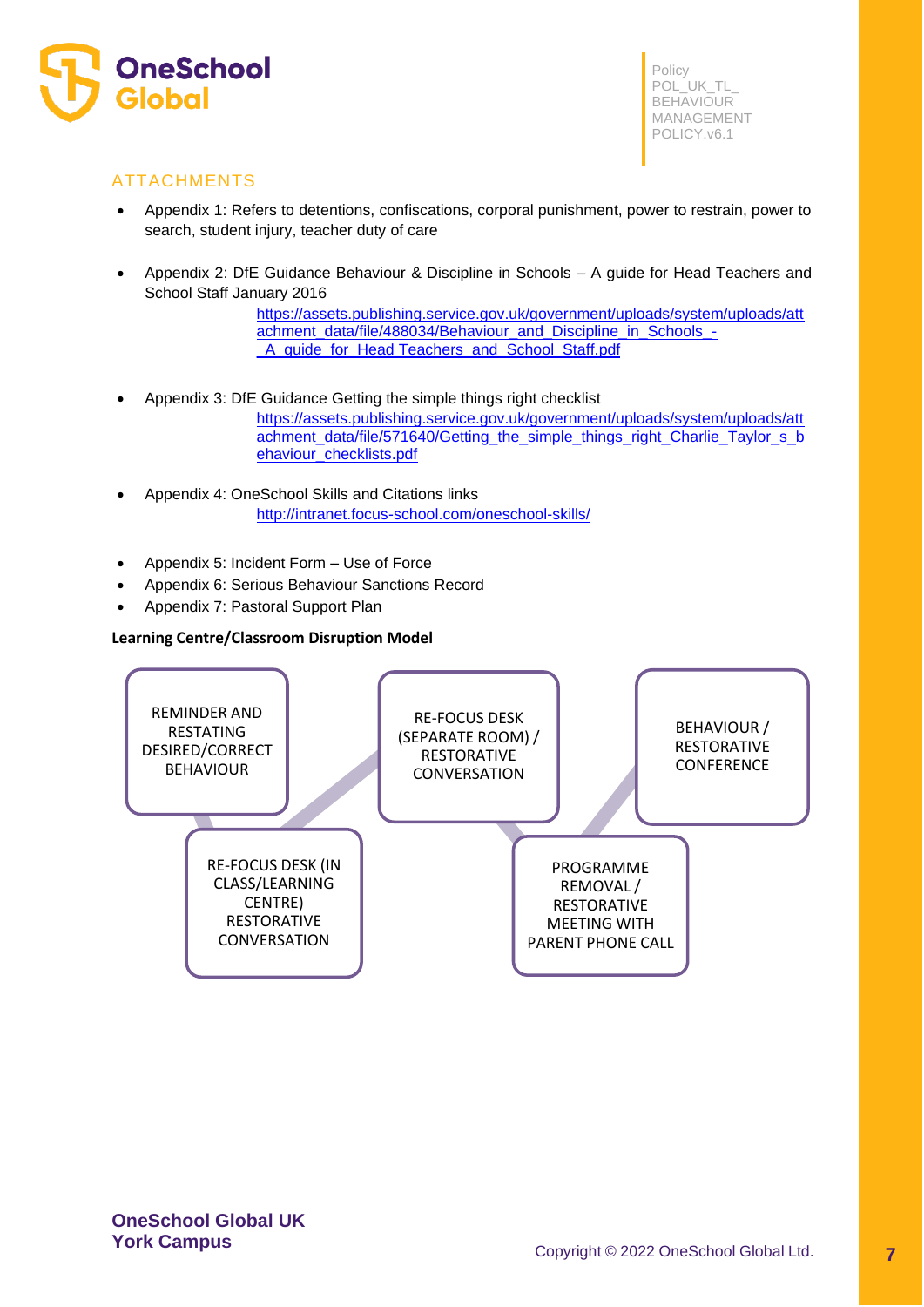

#### **LEARNING CENTRE/CLASSROOM DISRUPTION MODEL**



eg. Does not respond to reminder or warning Behaviours continue

eg. Escalating<br>behaviour or continued disruption despite previous<br>interventions. Does not respond to<br>re-focus.

eg. Escalating<br>behaviour or continued disruption despite previous<br>interventions. Does not respond to re-focus

eg. Continues to<br>be disruptive and<br>does not respond<br>to previous<br>interventions.

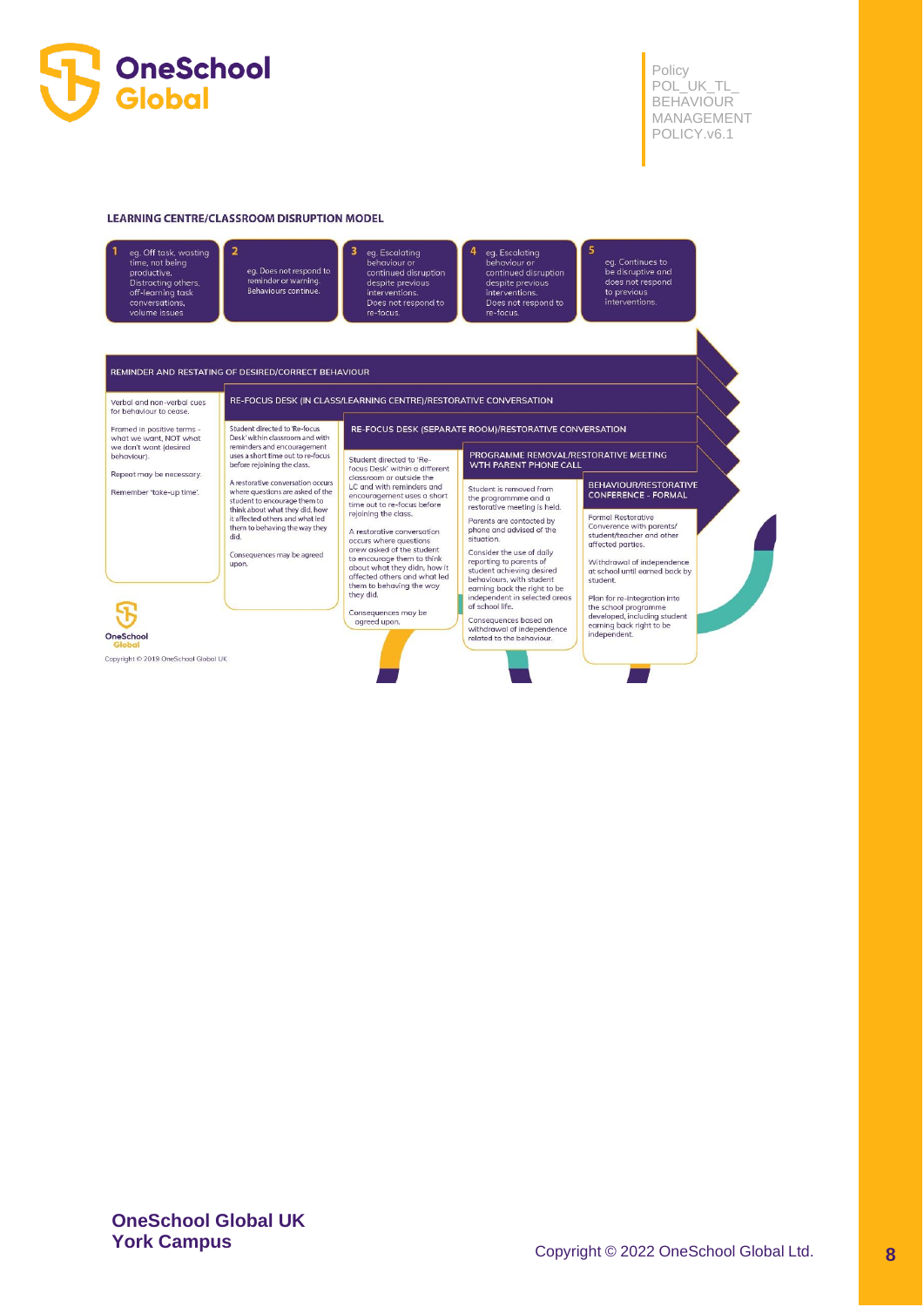